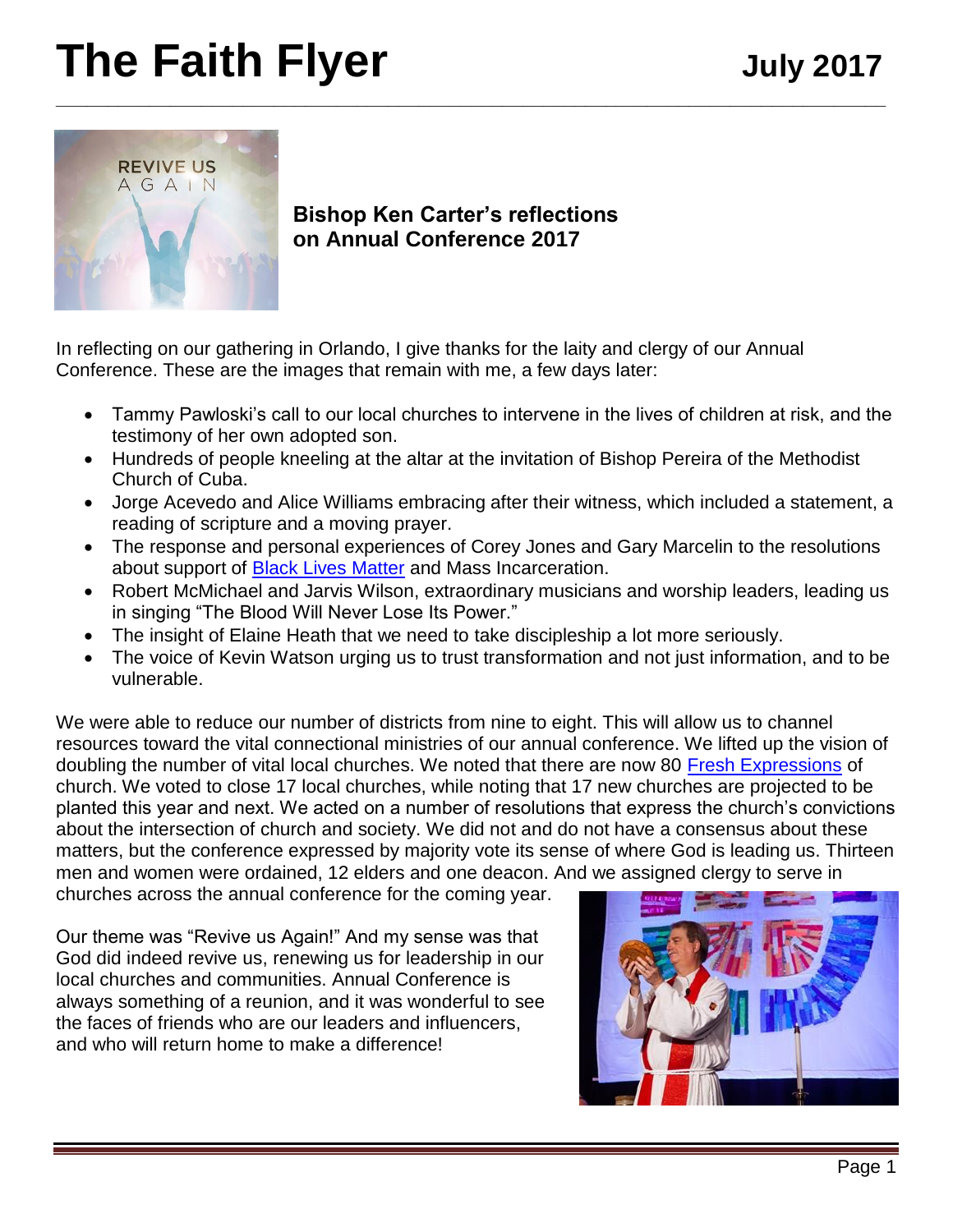### **Message from the District Superintendent**



Dear North East District Family,

As I write this, I am finishing my first year as your district superintendent. I want to take a moment to tell you how honored and humbled I am to serve Jesus and you in this role. I love the local church, and I have loved being a local church pastor. I truly believe that the local church is the hope of the world. For that reason, I wasn't sure how I would enjoy serving as a superintendent. I can honestly tell you that I love it. Shepherding, connecting, and equipping the amazing people of the North East has been a true joy. I have loved visiting your churches, campus ministries, and Fresh Expressions. Our family quickly decided that Jacksonville is our favorite place we have ever lived. In short, we adore serving with you!

I want you to know that all of you amaze me! The church is very different in 2017. The message of Jesus Christ crucified and resurrected has never changed, but the way we share it must be different. Some of you have crossed that bridge beautifully. Others of you are trying hard to do so. You are my heroes! You understand that we have communities of people who desperately need the saving grace, love, hope, peace, & joy that we know. You're doing your very best to reach those people. Thank you!

If we're honest, we also know that there are some among us who aren't willing to make that change. That's okay, too, as we continue to work a process of helping those faith communities think about what their legacy will be and how it can continue to help the body of United Methodist believers make disciples of Jesus Christ for the transformation of the world. There is much sacred honor and dignity in that choice and work. I honor you and stand with you.

As we begin year two, we will start to focus on the goal that Bishop Carter has set: to double the number of vital congregations in the Florida Conference. We'll, of course, focus on doubling the number of vital faith communities in the North East. We've adopted new vitality metrics and have learned that we have 20 vital faith communities in the new NE District. Our goal now is to work toward 40 of the 72 being vital. Our Operations Team is working hard designing strategies to accomplish this and we're already at work with several of you. I'm excited!

As we begin this new Conference year, let me ask you to do several things:

- Meet with your church leadership and review your vitality metrics. The first step to moving forward is understanding where you are. Sometimes it's hard, but we won't get out of the gate if we don't embrace what's starring back at us in the mirror.
- Work with your leadership to devise a plan as to how you will move forward. Begin that process in prayer. Then do it! It's okay to fail as long as you learn from those mistakes and "fail forward."
- Be willing to change! No one likes change, but we must. The old ways of doing church no longer work. That means someone will have to give up their sacred cow. Ask your people, "What would you be willing to change about our faith community if it meant getting your children or grandchildren to know Jesus?" My guess is that there's nothing people wouldn't be willing to change when they think of things in that way.
- Begin tracking our new metrics of first time guests and monthly Gospel invitations. Right now we're testing the tracking of these numbers. They become official on January 1, 2018. If you have questions about how this will work, please reach out to the district office.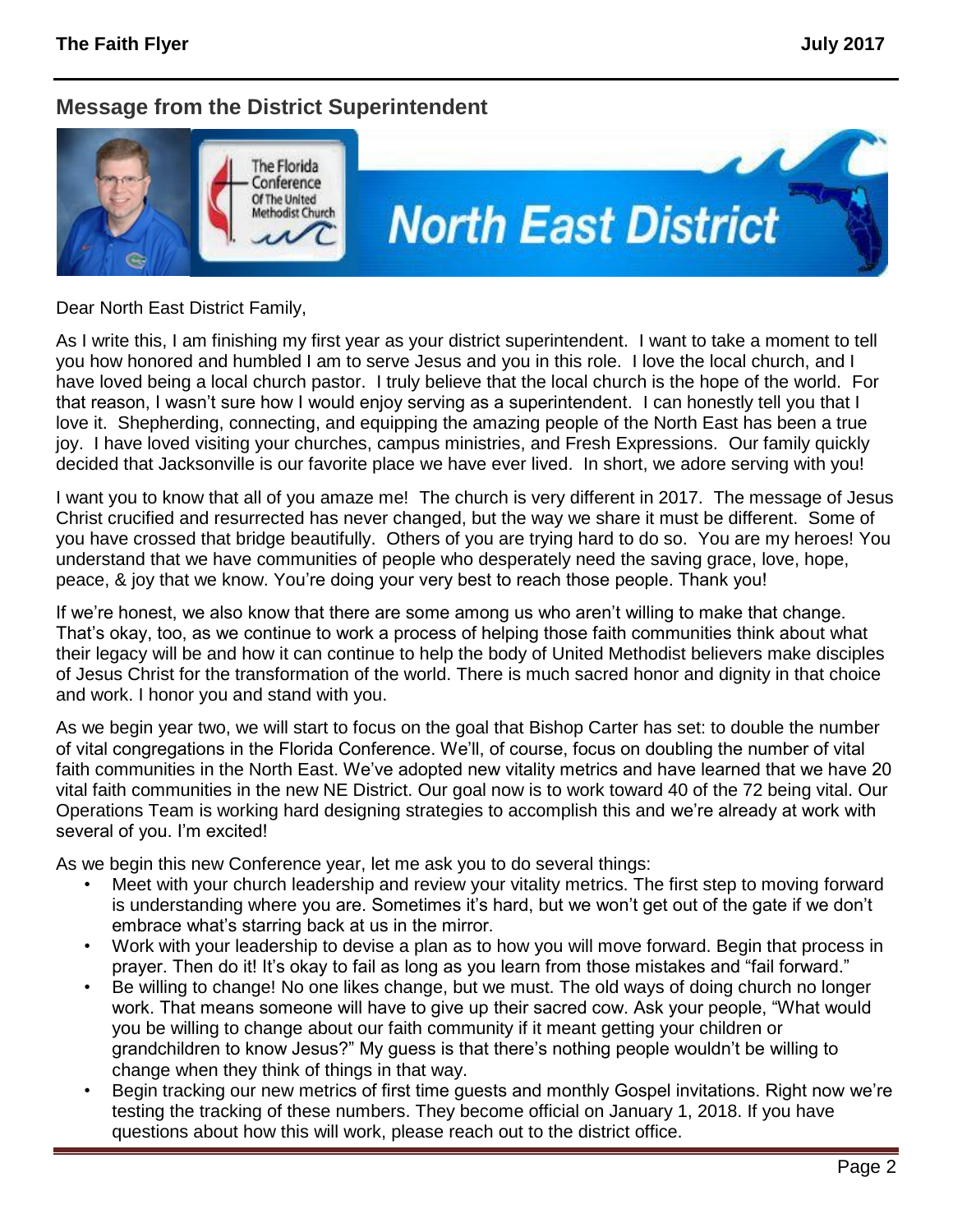## **A word from Rev. Barry Andrews, Senior Pastor**

Over the years I've often said, "Better hot in July than cold in January". Well, not only hot, but wet. Really wet. Since the rains began about 5 weeks ago, I've measured about 25" at the parsonage. It surely has made things grow.

Perhaps the rain also was a contributing factor in two large oak limbs falling on the southern addition on Peeler Hall. When the school used this building, it was the student locker room, teacher's lounge, and janitor's office. Now it's our plumbing room, paint room, and electrical room. Having these rooms available in many ways makes it possible for us to contain campus costs by doing our own maintenance, and



providing staging and work areas for the NOMADS to work. These limbs, each about 8' around, have heavily damaged the roof structure and the walls of these rooms. We're in the early stages of deciding how to affect repairs, and will work closely with our Florida Conference insurance plan to see that this work is done well.

**\_\_\_\_\_\_\_\_\_\_\_\_\_\_\_\_\_\_\_\_\_\_\_\_\_\_\_\_\_\_\_\_\_\_\_\_\_\_\_\_\_\_\_\_\_\_\_\_\_\_\_\_\_\_\_\_\_\_\_\_\_\_\_\_\_\_\_\_\_\_\_\_\_\_\_\_\_\_\_\_**

Trees aren't the only things growing, and changing around here. We've been hosting summer camp for the children of refugees who arrived in the US after Duval County public schools started the summer break. These children are learning English and American manners and customs, led by volunteer instructors. It's amazing how quickly children pick up our ways, and what better place for these newcomers to experience this grand, free land than at a Methodist Church. I expect that as these children grow they, like us, will always have a warm place in their hearts for this sacred place.

July also is my anniversary month, and I've begun my twelfth year of ministry here at Faith. I don't want take lightly the privilege of service, and am very grateful for the mercies and graces that have made these last 11 years go by so quickly. Many things have changed, for all of us, in these years, but we continue to grow in our relationships with one another and God, and, God willing, we'll continue on His green paths in the year to come.

Yes, indeed, we have all the ingredients we need to for growth --- a bright sun; hot, long days; and plenty of rain. God has planted his Holy Spirit in all of us; let his grace bring you to growth, and we'll all work and grow towards a greater perfection of Spirit and action.

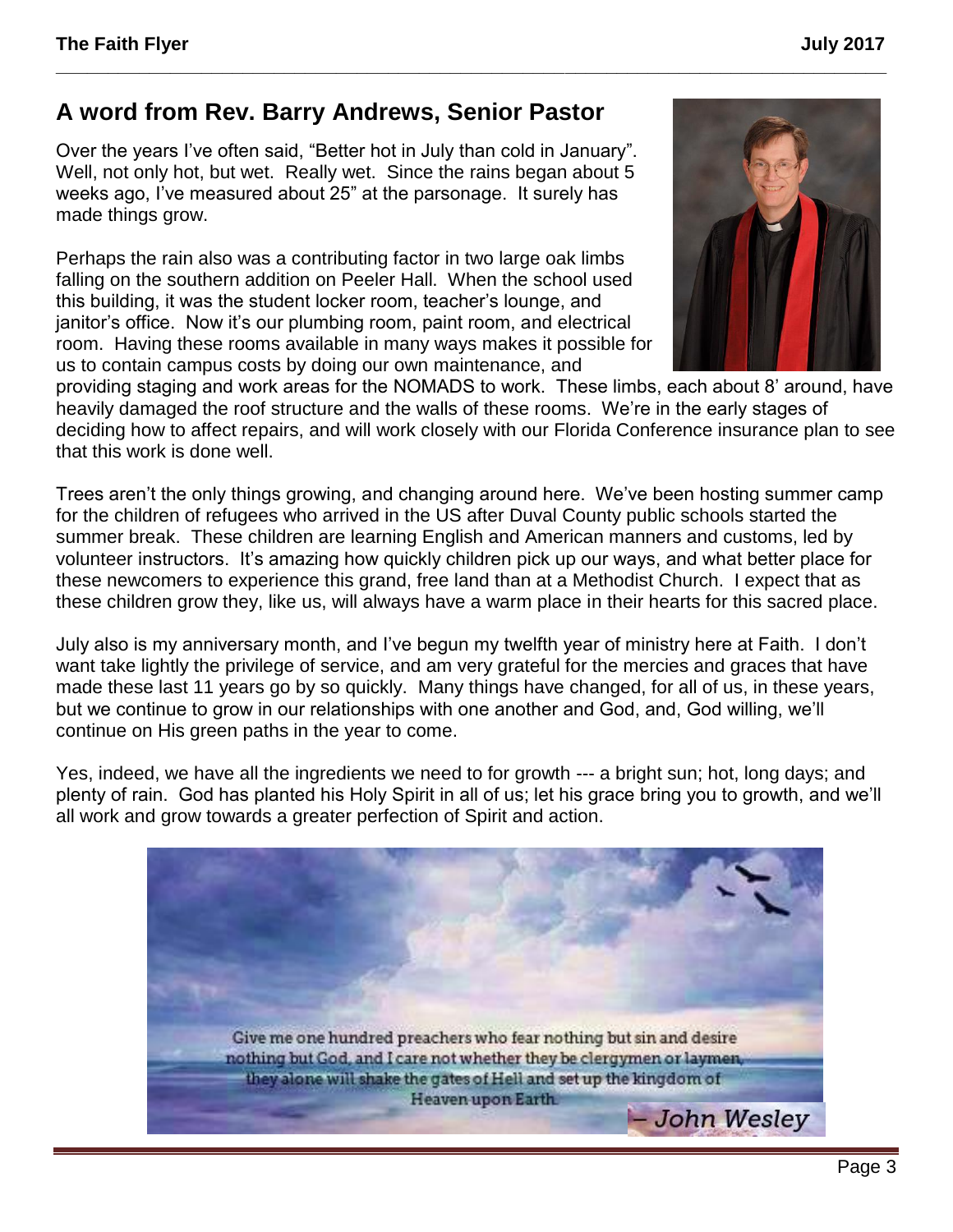

**\_\_\_\_\_\_\_\_\_\_\_\_\_\_\_\_\_\_\_\_\_\_\_\_\_\_\_\_\_\_\_\_\_\_\_\_\_\_\_\_\_\_\_\_\_\_\_\_\_\_\_\_\_\_\_\_\_\_\_\_\_\_\_\_\_\_\_\_\_\_\_\_\_\_\_\_\_\_\_\_**

**We welcome Mel and Flo Clark into our church family!**









Colonel David Emory Shank, son of Richard and Cynthia, received his master's degree in Strategic Warfare on June 9<sup>th</sup> from the Army War College in Carlisle Barracks, Pennsylvania. He and his wife, Myrna, are now stationed in Stuttgart, Germany for two years.

As of June 24, Colonel Shank became in command of the  $10<sup>th</sup>$ Army and Missile Defense Command / U.S. Army Europe. He serves as U.S. Army Europe's executive agent for all theater air and missile defense operations and air missile defense force management.



**The Annual UMW Auction will be August 27th . Please see Susan Speicher to donate goods and services for the auction. Then plan to join us in Wesley Hall for a wonderful lunch and the auction after the English Worship Service.**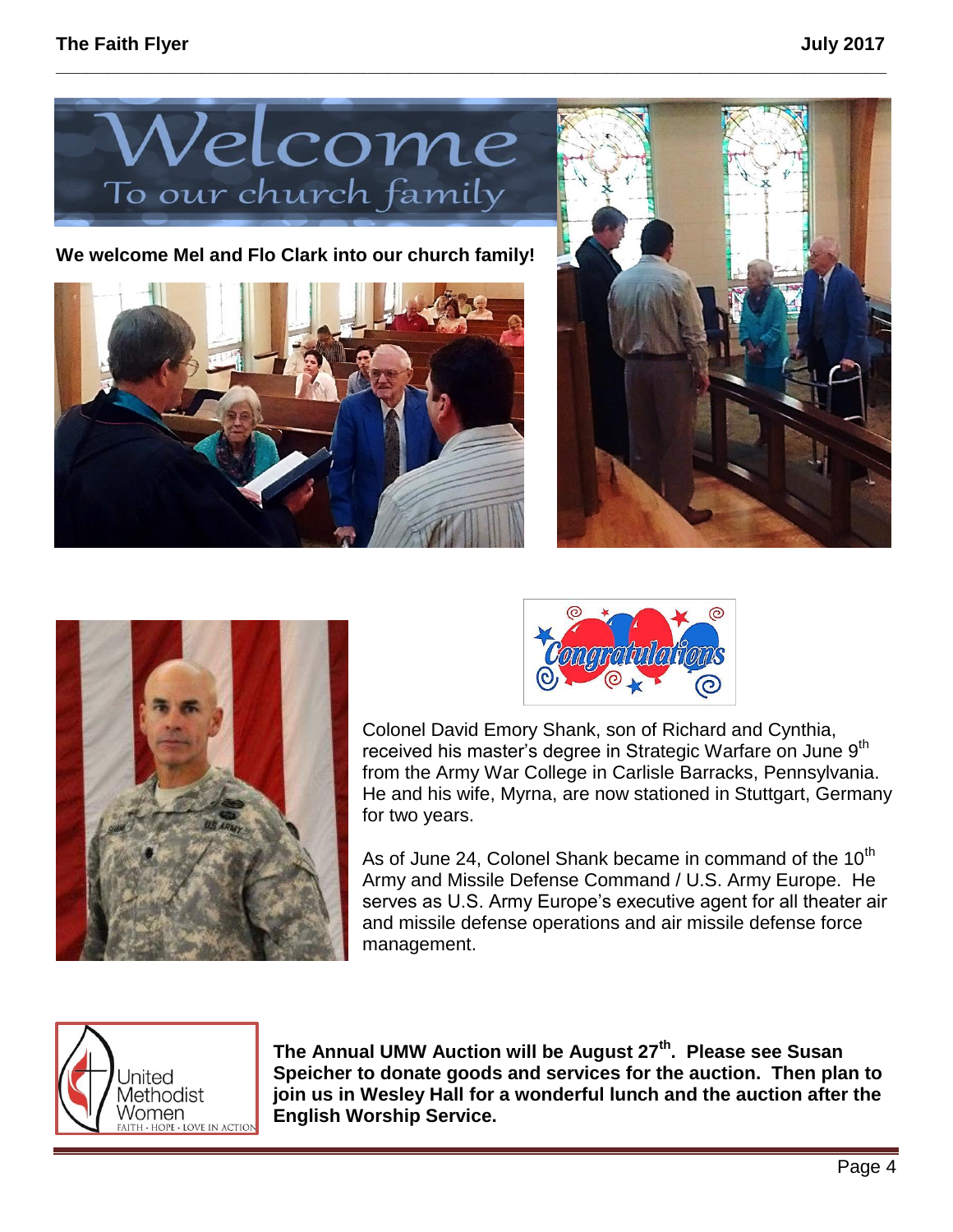

July  $30<sup>th</sup>$  will be our next special fifth Sunday for the Children's Home Offering. But, of course, a donation can be given at any time. The Home is getting the children ready for the next school year, so they need extra donations to help purchase the supplies and special needs for school. Keep this in mind when you make your donation.

During this year the Children's Home Foster Care Program is currently serving 250 children per day. At present, there are over 150 licensed foster homes in Volusia, Flagler, Hillsborough, and Broward counties. Fostering is a very vital need and the Home hopes to continue enlarging this program.

**\_\_\_\_\_\_\_\_\_\_\_\_\_\_\_\_\_\_\_\_\_\_\_\_\_\_\_\_\_\_\_\_\_\_\_\_\_\_\_\_\_\_\_\_\_\_\_\_\_\_\_\_\_\_\_\_\_\_\_\_\_\_\_\_\_\_\_\_\_\_\_\_\_\_\_\_\_\_\_\_**

The Independent Living program for the youth who are transforming from childhood to adulthood is going strong. The young people who are in this program learn to live independently, get into a work program, and some go on to college. This program helps the youth to have better relationships, build self-esteem, and elevate their standards of behavior. They not only learn about dating, integrity, responsibility, and hygiene, but take on a service project. Isn't the Children's Home wonderful?

Let's keep our Children's Home functioning. Remember to give as you are led for the Fifth Sunday Offering and to keep these children in our prayers.

Cynthia Shank Local Church Representative

# **[Quick, Funny Jokes!](http://www.quickfunnyjokes.com/index.html)**

- Q: At what time of day was Adam created? A: A little before Eve.
- Q: Why didn't they play cards on the Ark? A: Because Noah was standing on the deck
- Q. Why didn't Noah go fishing?
- A. He only had two worms.
- Q. Did Eve ever have a date with Adam? A. No, just an apple.
- Q. Where was Solomon's temple located? A. On the side of his head.
- Q. How do we know Peter was a rich fisherman? A. By his net income.
- Q. How do you make Holy Water?
- A. Get regular water and boil the devil out of it.
- Q. How long did Cain hate his brother? A. As long as he was Abel.
- Q: Who was the greatest comedian in the Bible? A: Samson, because he brought the house down

Q: What excuse did Adam give to his children as to why he no longer lived in Eden? A: Your mother ate us out of house and home!

 Q: Which servant of God was the most flagrant lawbreaker in the Bible? A: Moses. He broke all 10 commandments at once

 *And for Rev. Barry:* Q: What do they call pastors in Germany? A: German Shepherds

Don't blame me! These jokes came from: [http://www.quickfunnyjokes.com/christian.html.](http://www.quickfunnyjokes.com/christian.html)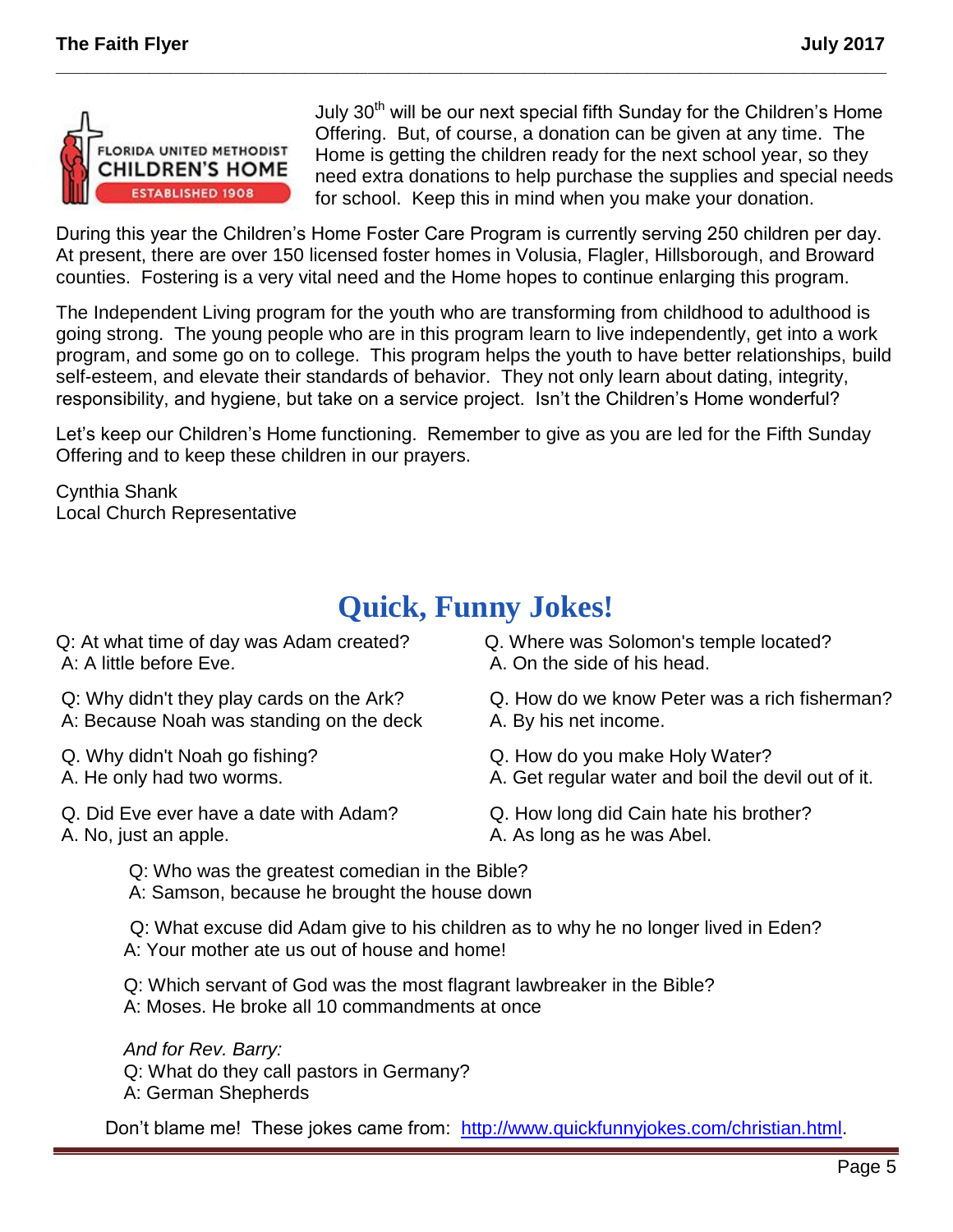

**\_\_\_\_\_\_\_\_\_\_\_\_\_\_\_\_\_\_\_\_\_\_\_\_\_\_\_\_\_\_\_\_\_\_\_\_\_\_\_\_\_\_\_\_\_\_\_\_\_\_\_\_\_\_\_\_\_\_\_\_\_\_\_\_\_\_\_\_\_\_\_\_\_\_\_\_\_\_\_\_**

Tuesday, July 11<sup>th</sup> is World Population Day, the day set aside by the United Nations to draw attention to issues related to a growing global population, such as displaced people, rights and needs of women and girls, and population safety on a global level. It serves to highlight the challenges and opportunities of this growth and its impact on planet sustainability, heavy urbanization, availability of health care and youth empowerment.

The world's population as of April 2016, was over 7.4 Billion. But in 2015, the number of Christians was only 2.3 Billion. Although we should be proud that there are more Christians than any other religion, the numbers make it apparent how much work we have ahead of us to make Christ known throughout the world.



Source: Pew Research Center demographic projections. See Methodology for details. "The Changing Global Religious Landscape"

#### PEW RESEARCH CENTER

Per: <http://www.wincalendar.com/World-Population-Day> and [http://www.pewresearch.org/fact](http://www.pewresearch.org/fact-tank/2017/04/05/christians-remain-worlds-largest-religious-group-but-they-are-declining-in-europe/)[tank/2017/04/05/christians-remain-worlds-largest-religious-group-but-they-are-declining-in-europe/.](http://www.pewresearch.org/fact-tank/2017/04/05/christians-remain-worlds-largest-religious-group-but-they-are-declining-in-europe/)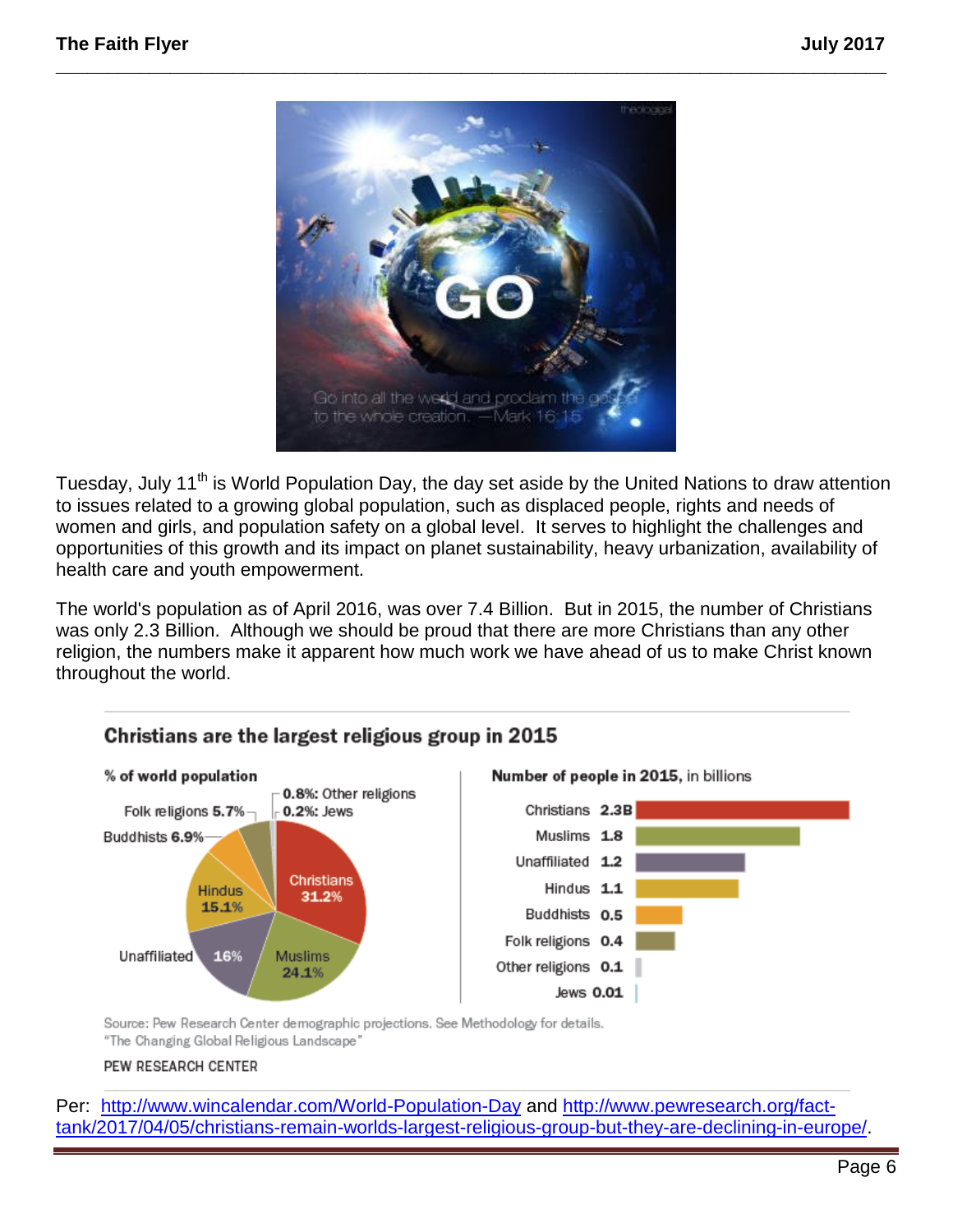### **Here's an easy way to improve your physical and spiritual health!**

Anyone who knows me knows that when I saw an article in our UMC Newsletter, "United Methodist Now: Inspiration for Daily Living", titled "Choir members enjoy health, spiritual benefits**"**, I had to stop everything and read it. And what I found can help each one of us. Especially this summer!



**\_\_\_\_\_\_\_\_\_\_\_\_\_\_\_\_\_\_\_\_\_\_\_\_\_\_\_\_\_\_\_\_\_\_\_\_\_\_\_\_\_\_\_\_\_\_\_\_\_\_\_\_\_\_\_\_\_\_\_\_\_\_\_\_\_\_\_\_\_\_\_\_\_\_\_\_\_\_\_\_**

*Below are excerpts from the Choir members enjoy health, spiritual benefits article By Christopher Fenoglio explaining how this will make you feel better.*

There they are, on the seventh page of the United Methodist Hymnal, "Directions for Singing" from John Wesley, the founder of Methodism:

"… Sing lustily and with good courage… Sing in time… Above all, sing spiritually. Have an eye to God in every word you sing… So shall your singing be such as the Lord will approve here, and reward you when he cometh in the clouds of heaven."

Rewards in heaven? Sounds like a good enough reason to sing in a church choir.

But what is it about singing that seems to be part of our Wesleyan DNA? How does singing help choir members enjoy a greater understanding of how and why we worship our God, a deeper connection with one's church and community, and even better health?

"It's natural for Methodists to sing in harmony. They are too modest to be soloists, too worldly to sing in unison… it's an emotionally fulfilling moment. By joining in harmony, they somehow promise that they will not forsake each other." – *Attributed to Garrison Keillor.*

### **Better Worship**

A common statement about singing in church is "To sing is to pray twice." Although the statement is often attributed to Augustine, the actual author is unknown. Still, the sentiment is true. Music is an art form that lifts up ordinary text to another level that inspires us and nurtures our souls.

Rev. Laura Jaquith Bartlett said, "It is how we understand at a deeper level what goes beyond words, what our relationship is with the Divine, and how we are shaped together as a community of faith."

#### **Better Health**

"Singing in a choir can promote healthy aging," says Dr. Julene Johnson. Preliminary results from a study in Finland on the benefits of singing suggest that choral singing provides a better quality of life.

Increased lung capacity and greater oxygenation of the blood resulting in improved alertness are all associated with singing. Singing is also good for the brain, especially when memorization is involved. "Singing is of great interest to neuroscientists as it would seem that there is more of the brain given over to the processing of music than almost any other activity," says Dr. Graham Welch.

So with this evidence that one's health is improved through singing, how important is singing to our faith as United Methodists? "It all goes back to Wesley's words 'Do all the good you can,'" says Palant. "This is the outlet that singers choose to act upon those words. Choir members find their spirituality and their faith through song and through the choral community." *So get ready to sing!*

See this full article and other articles in this edition of "United Methodist Now: Inspiration for Daily Living" at *<http://www.umc.org/what-we-believe/united-methodist-now-inspiration-for-daily-living>*.